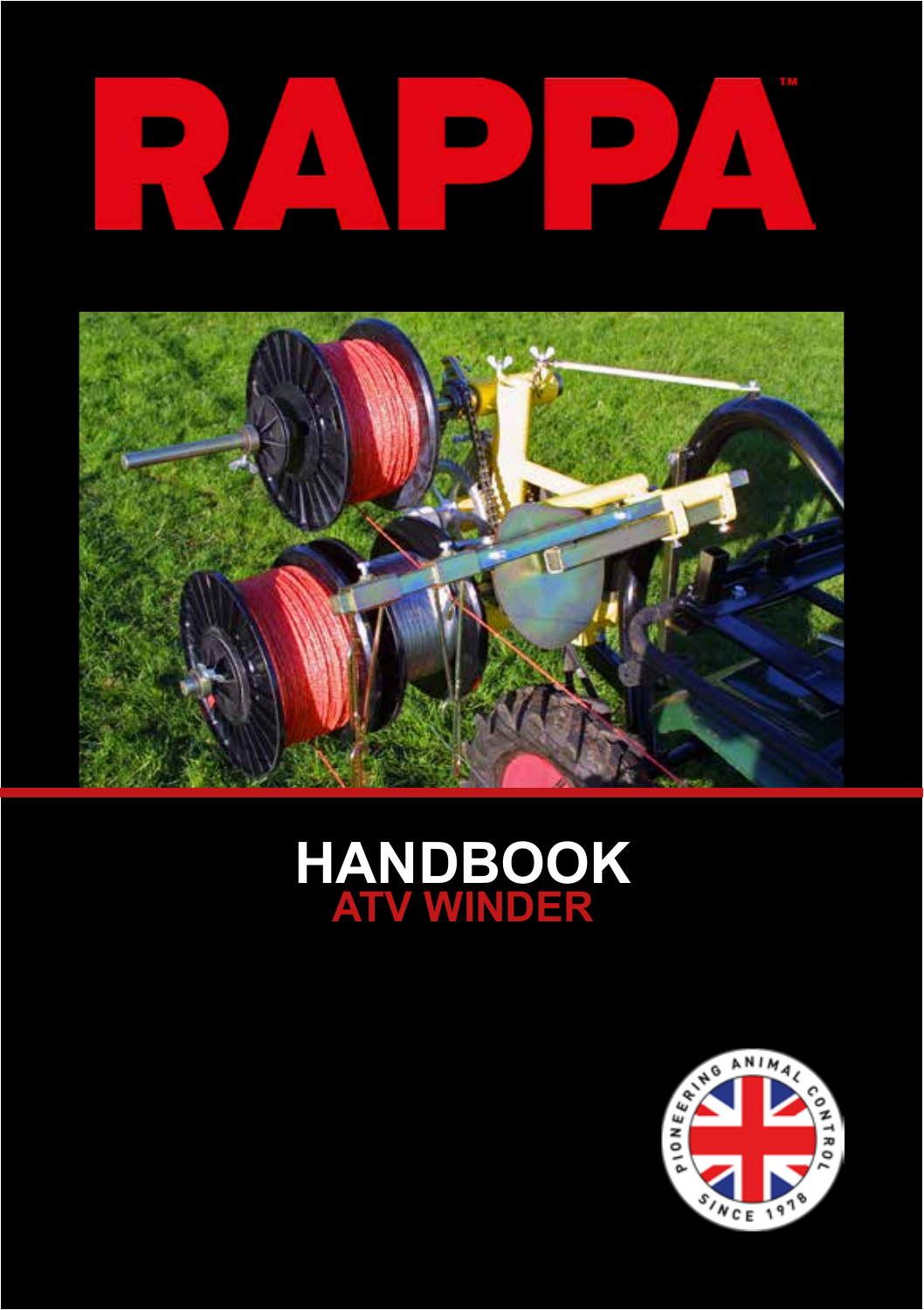## ATV WINDER

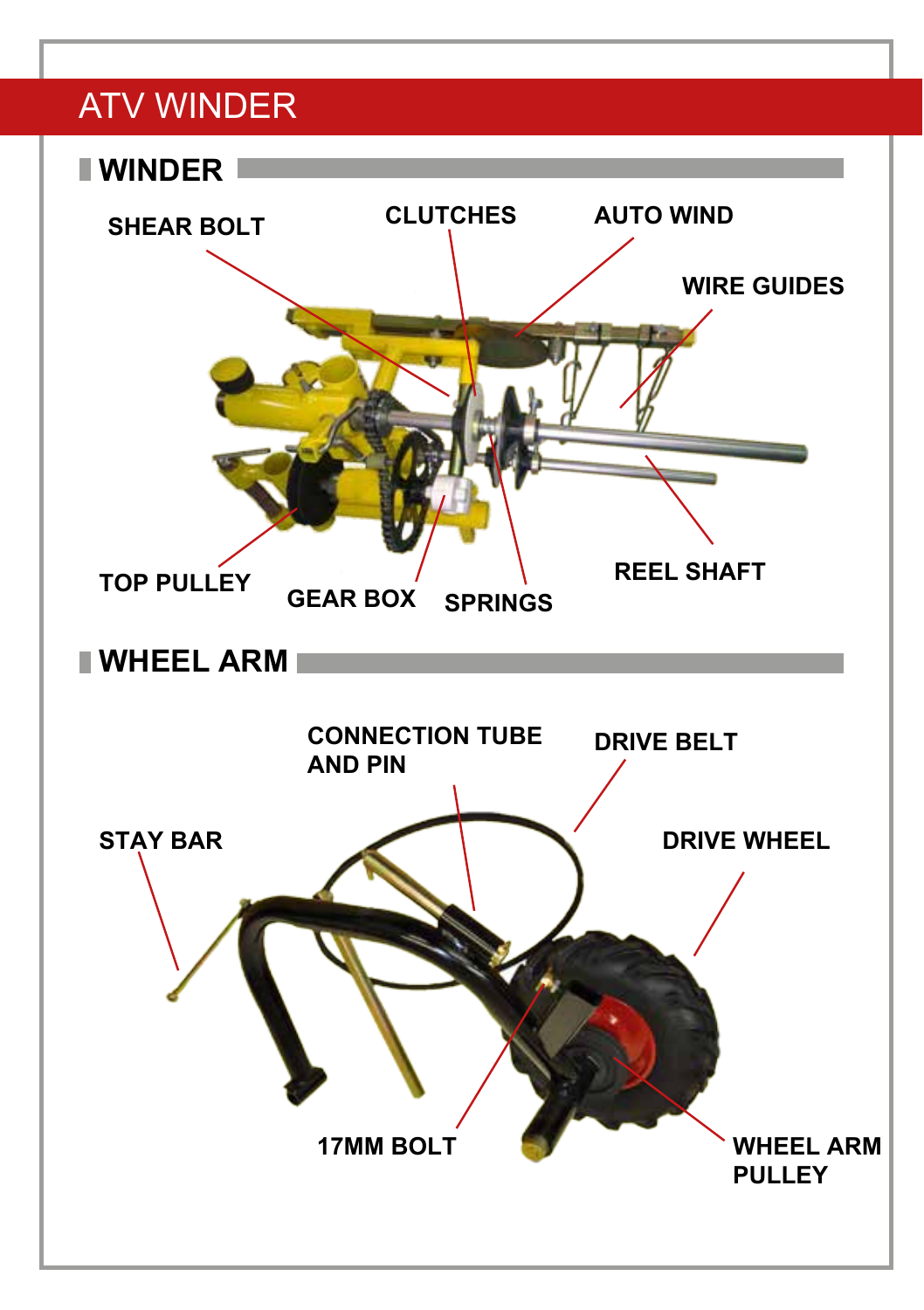



## **UNIQUE REELS**

ONLY USE RAPPA REELS ON YOUR WINDER, THEY ARE SPECIFICALLY DESIGNED FOR THIS MACHINE.

**SPARE PARTS**

FROM TIME TO TIME YOU MAY NEED TO REPLACE CONSUMABLES SUCH AS SHEAR BOLTS AND CLUTCHES. PLEASE CALL THE OFFICE TO ORDER. 01264 810665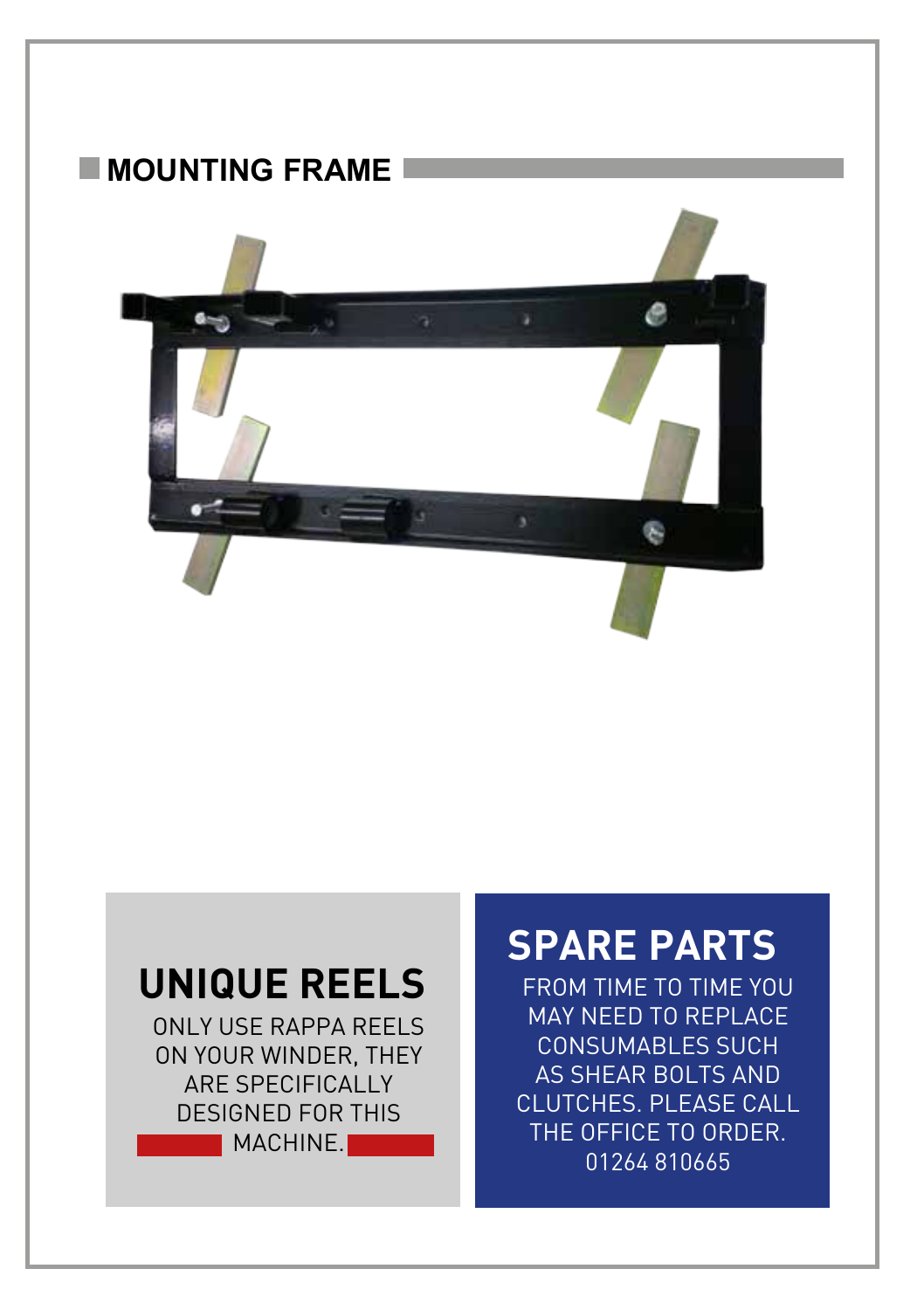## FITTING

1. Place the mounting frame to the rear of the rack with the wheel arm tubes adjacent to the seat.



2. Attach the wheel arm to the mounting frame with the large pin. The wheel should sit on the offside rear tyre. Move the arm until the drive wheel is just outside of centre of the ATV tyre and the connection tube for the winder is close to vertical, tipping slightly towards the bike.



3. Once the required position is reached, secure the mounting frame with the clamping plates and lightly tighten. Try to clamp the mounting frame onto the strongest part of the rack.



4. Attach the winder to the wheel arm using the connection pin ensuring the reel shaft is on top of the machine. Swing into working position. Rotate the winder fully to check that there is clearance on all moving parts between the winder and the ATV.

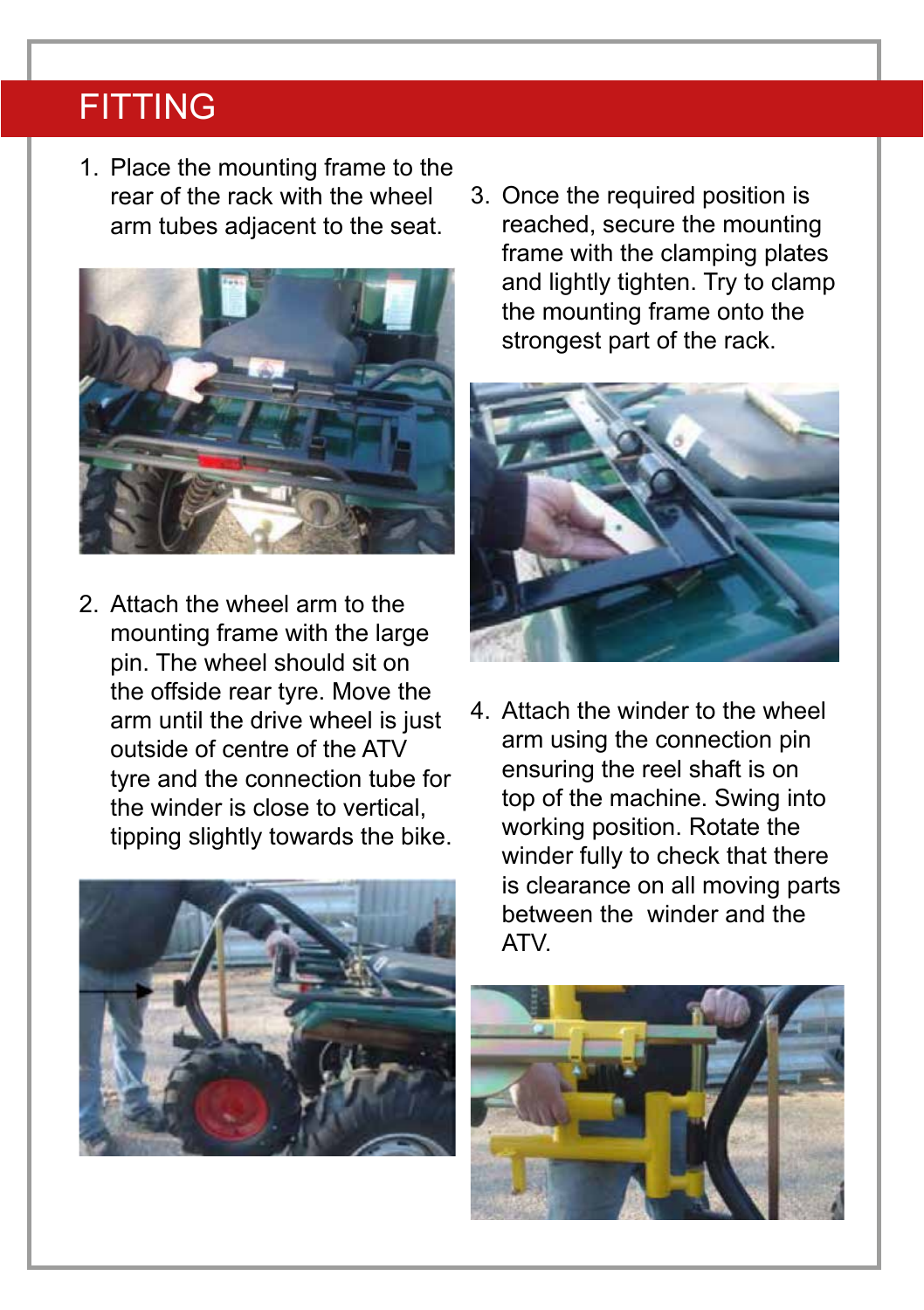5. Tighten the clamp plate bolts. It may be necessary to trim the ATV mudguard and adjust the position of the rear lights if fitted.



**WARNING: WHEN FITTED THIS MACHINE CAN AFFECT THE STABILITY OF YOUR ATV EXTRA CARE SHOULD BE TAKEN WHEN CORNERING OR ON UNEVEN GROUND**

## **OPERATION**

#### **REELING OUT**

1. Attach the wheel arm and winder and swing to the left side of the ATV. Hold in position with stay bar. No drive belt is required when unwinding.



2. Place reels on the reel shafts with springs between and hold in position.

- 3. Compress the springs lightly so they act as a brake to prevent the reels from over running.
- 4. Start with an anchor post and tie the wire to this post.
- 5. Drive forwards dropping the stakes off at every 10-12m intervals.
- 6. Walk back along fence line and connect stakes to wire.
- 7. Finish by placing reels onto a reel post. Tension wire by hand and use the lynch pin to lock into position.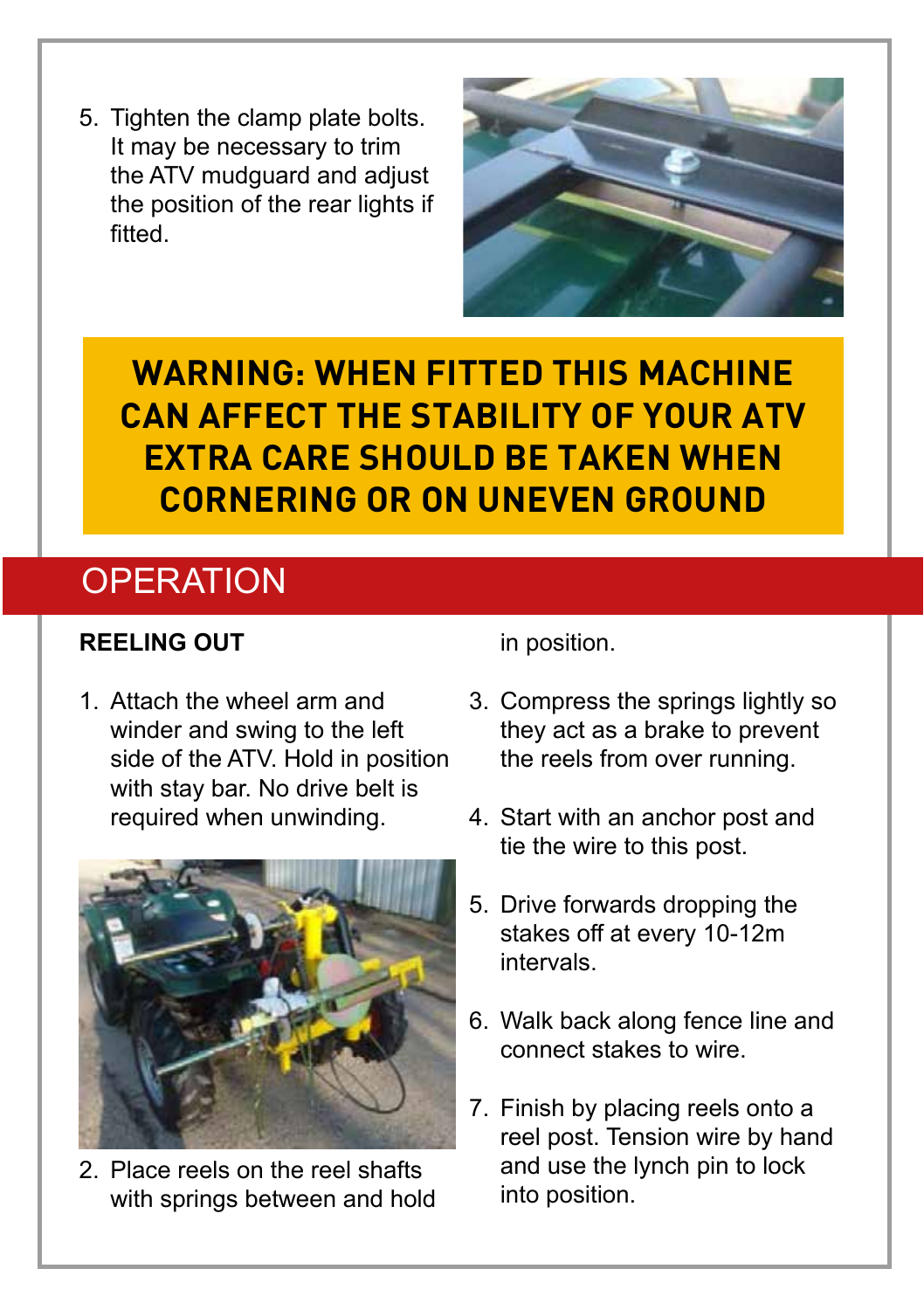#### **PICKING UP**

1. Attach the wheel arm and winder to the ATV and swing to the left side of the ATV.



2. Push the winder towards the bike and slip the drive belt over the Top Pulley and Wheel Arm Pulley twisting it to form a figure of eight.



- 3. Pull the winder away from the bike and tension the belt by attaching the stay bar from the wheel arm to the winder and securing with the yellow knob.
- 4. All adjustments are pre-set before delivery. However, after

some use it may be necessary to adjust the belt tension. To do this move the 17mm bolt on the wheel arm to tighten up or down to slacken.



- 5. Remove the reels from the reel post and place on the reel shafts guiding the wire through the Wire Guides and coming from the bottom of the reels.
- 6. Place the springs between the reels. Using the clutch compress between 5-10mm holding in position with clutches.
- 7. Over tensioning the springs between reels will slack wires and loops on the reels.
- 8. Drive smoothly parrell to the fence collecting the stakes as you go. Ensure the wire feeds evenly onto the reels.
- 9. Remember to oil the clutches and the wire feed mechanism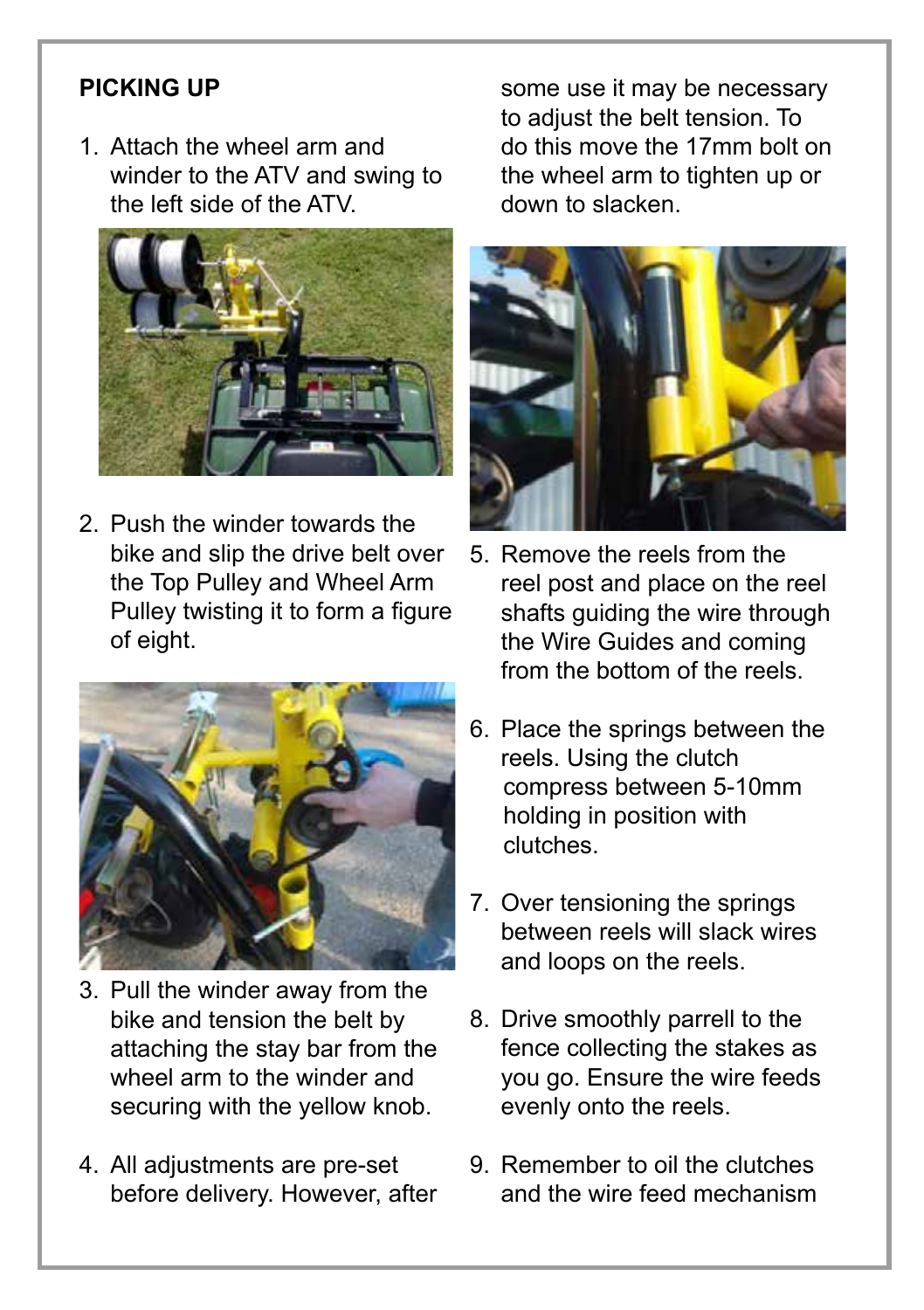#### regularly.

10. If the white plastic shear bolt brakes, check why before replacing. The shear bolt is there to protect the gearbox, never use a steel bolt.





# TRANSPORT

Always transport the winder unit on the left hand side of the mounting frame and the wheel arm in the raised position.



## **WARNING: TRANSPORTING INCORRECTLY MAY CAUSE DAMAGE TO THE ATV RACK AND CHASSIS**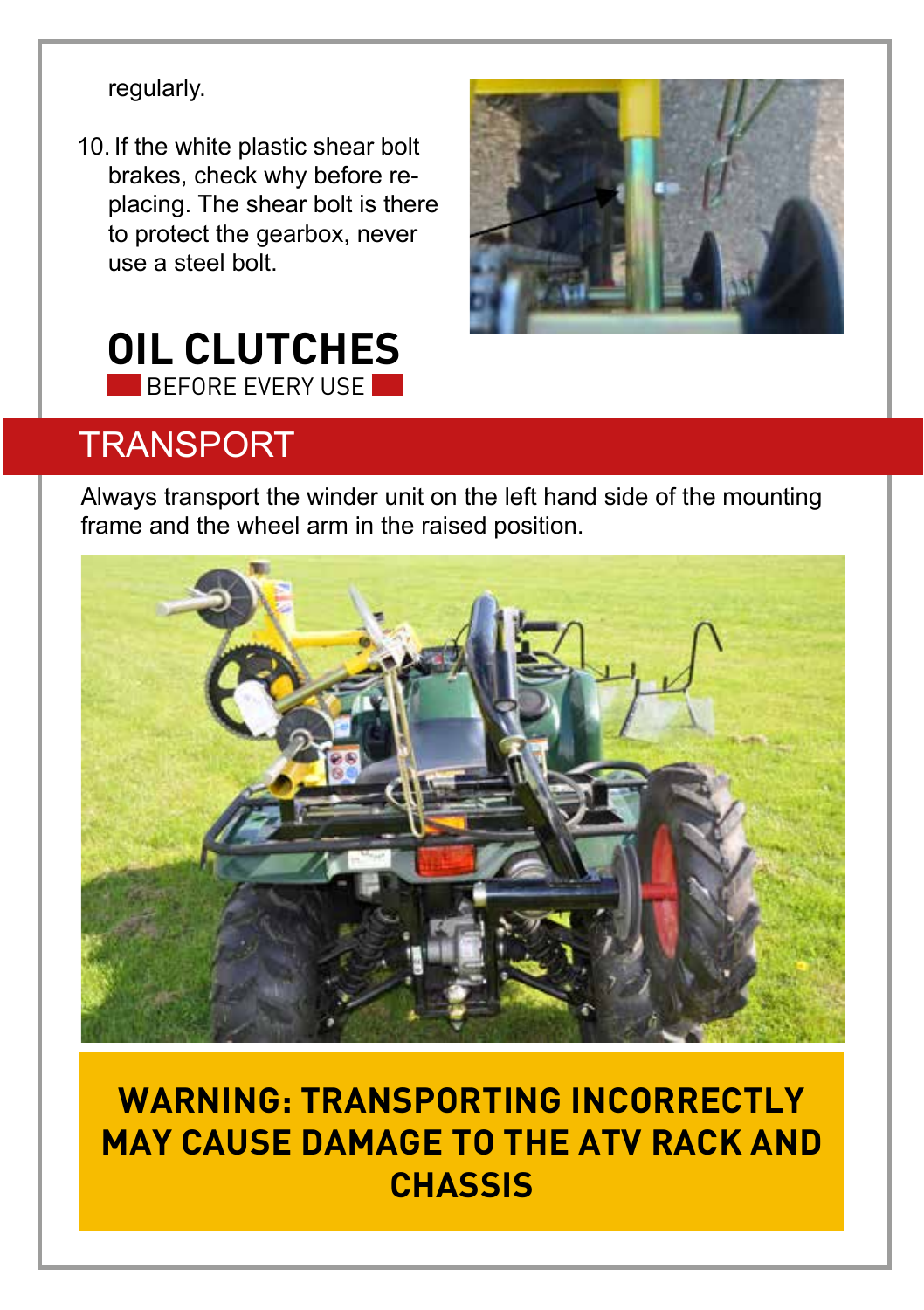# TROUBLESHOOTING

#### **REELS RUNNING TOO LOOSE**

Reduce spring pressure on clutches. Ensure clutches are oiled and that pads are not burnt smooth. Check reels are not burnt smooth by unoiled clutches.

### **BELT SLIPPING**

Re-tension belt using the Belt Tensioner Bolt. If this still does-not work replace the belt.

#### **AUTO WIND NOT WORKING**

Check Shearbolt, if all OK check grub screw on collar of big black sprocket is tight and engaged on flat edge of gearbox shaft.

#### **WIRE NOT WINDING EVENLY**

Make sure the spring between the reels is not too compressed. Check that the wire guide has not moved or have been burnt.

#### **LOOSE WIRE WHEN PICKING UP**

Reduce forward speed, keep it smooth.

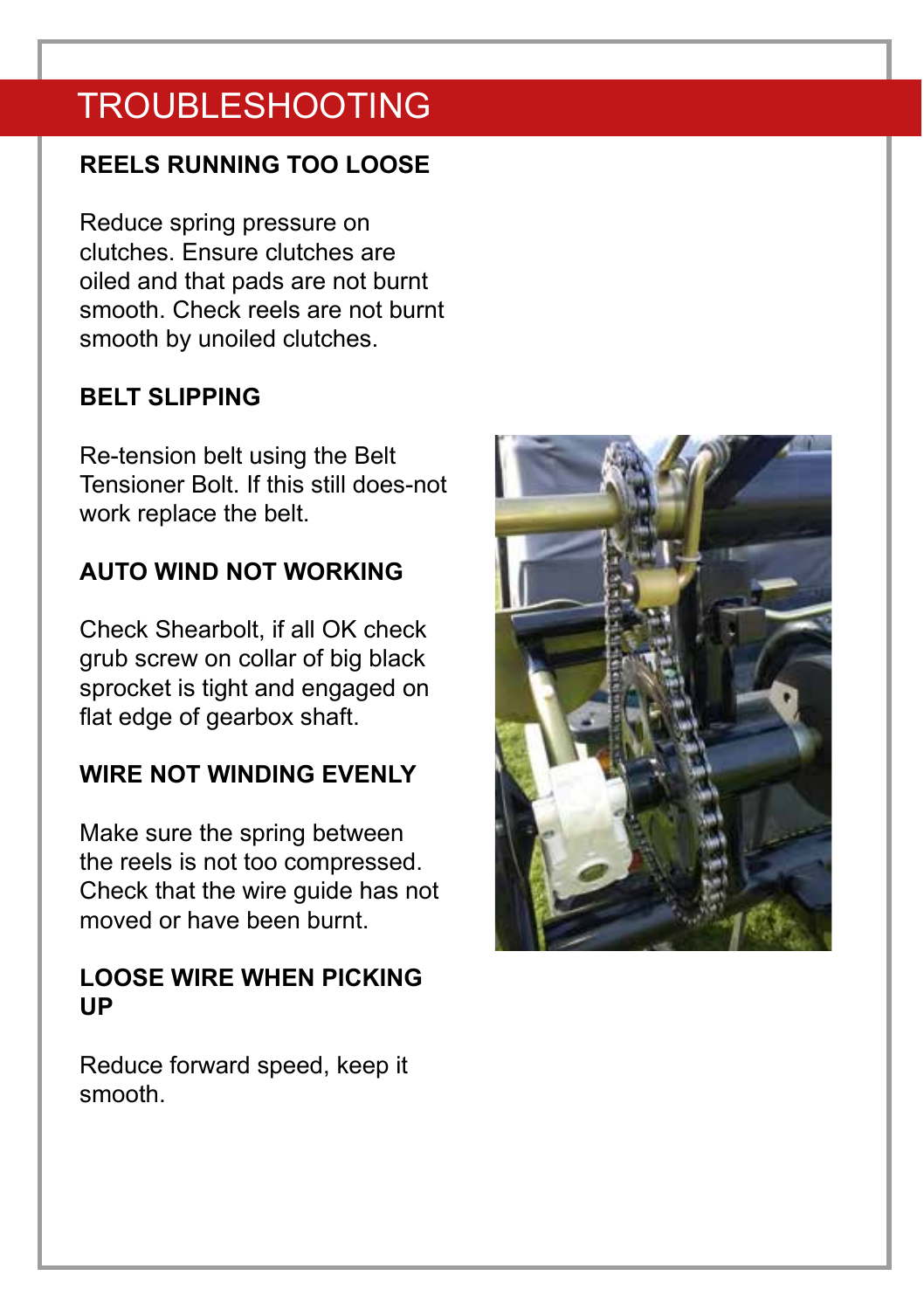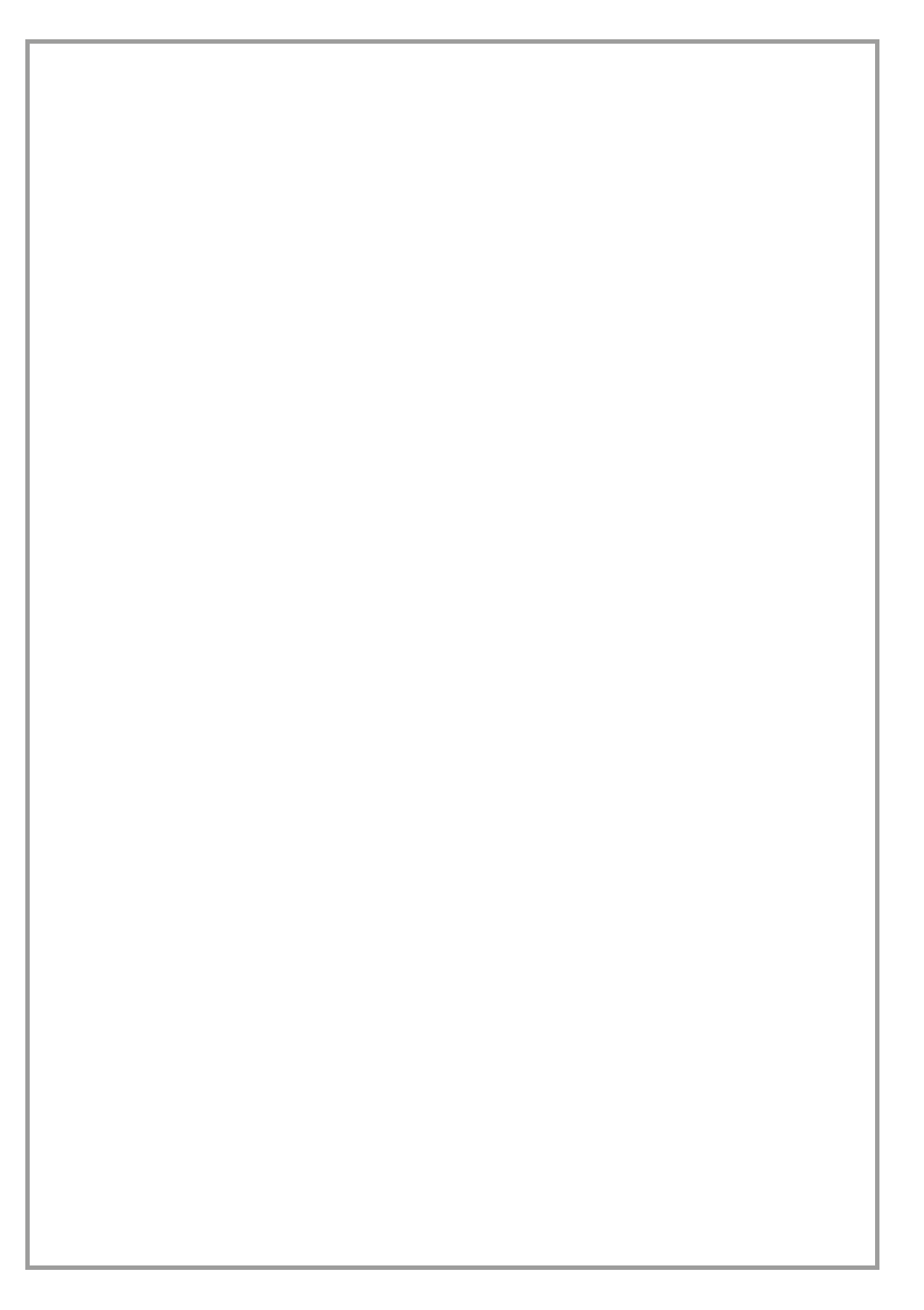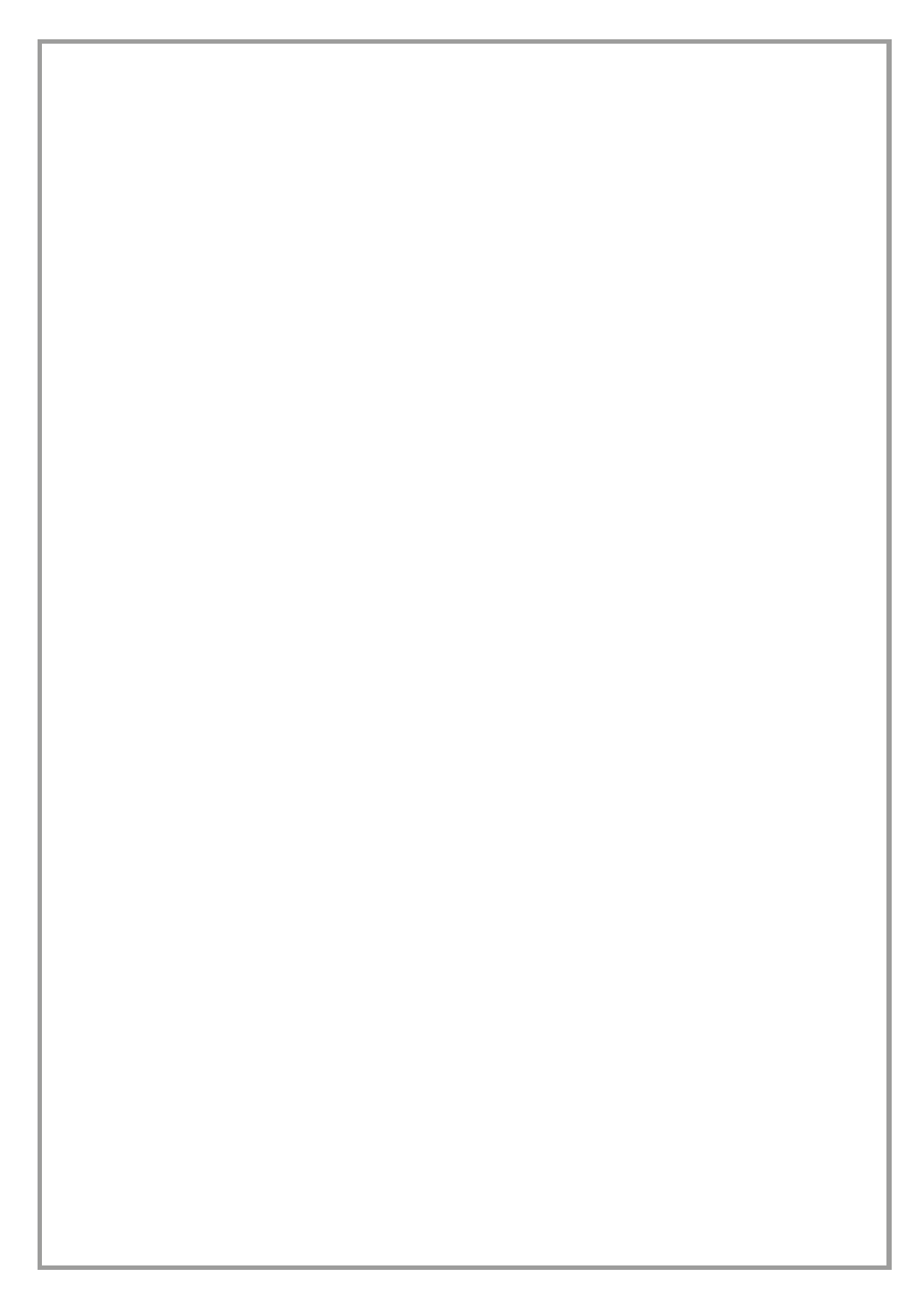